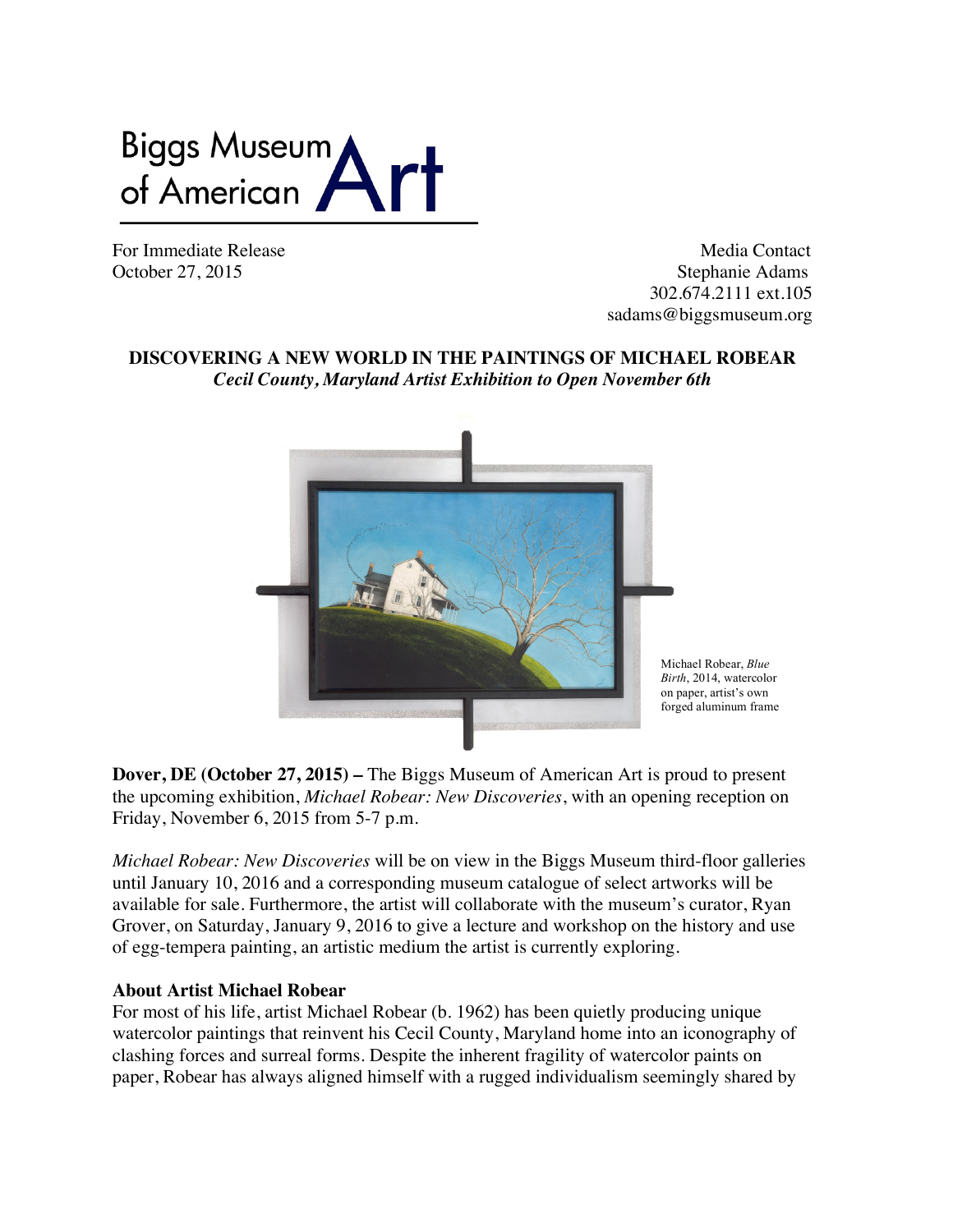other better-known watercolorists such as Winslow Homer, John Marin and especially Andrew Wyeth.

Michael Robear grew into adulthood sketching and believing one day he would become a wildlife artist. By studying the artists who his family appreciated, Robear emulated painters such as Robert Bateman, the printmakers of *Ducks Unlimited* and the illustrators featured in *Outdoor Life.* With early support by educators and family, Robear was accepted into the Corcoran School of Art. At the age of 17, he was living in Washington D.C. thrust into the legacy of the Washington Color School and studying with leading contemporary artists such as Robert Stackhouse.



Despite the impressive influences of abstract painters in Michael Robear's formal education, his personal style has always been naturalistic. His admiration for Brandywine Illustrators, such as Howard Pyle and N.C. Wyeth, tied him aesthetically to the most luminary members of that realist tradition. Robear's evolution from this precedent manifests in a heightened sense of fantasy. Maryland's landscape, his home life, the early-American houses and a profound moral core are animated through folding horizons, anthropomorphic atmosphere and splintering architectural elements.

Michael Robear, *Consuming Fire*, 2007, watercolor on paper, artist's own forged aluminum frame

Upon returning to Cecil County, Robear started a family, worked in construction and painted whenever he was able. His skills in carpentry enabled him to renovate older, often dilapidated farm houses dotting the landscape of his childhood. Before long, his exceptional hand skills procured him work reproducing historic metalwork, especially domestic hardware of the  $18<sup>th</sup>$  and  $19<sup>th</sup>$  centuries. The artist built a metalsmithing studio while expanding his abilities in this demanding craft. The techniques he learned in metalwork were quickly absorbed into making singular frames for his watercolors.



*Michael Robear: New Discoveries* exhibition is made possible, in part, by a grant from the Delaware Division of the Arts, a state agency dedicated to nurturing and supporting the arts in Delaware, in partnership with the National Endowment for the Arts.